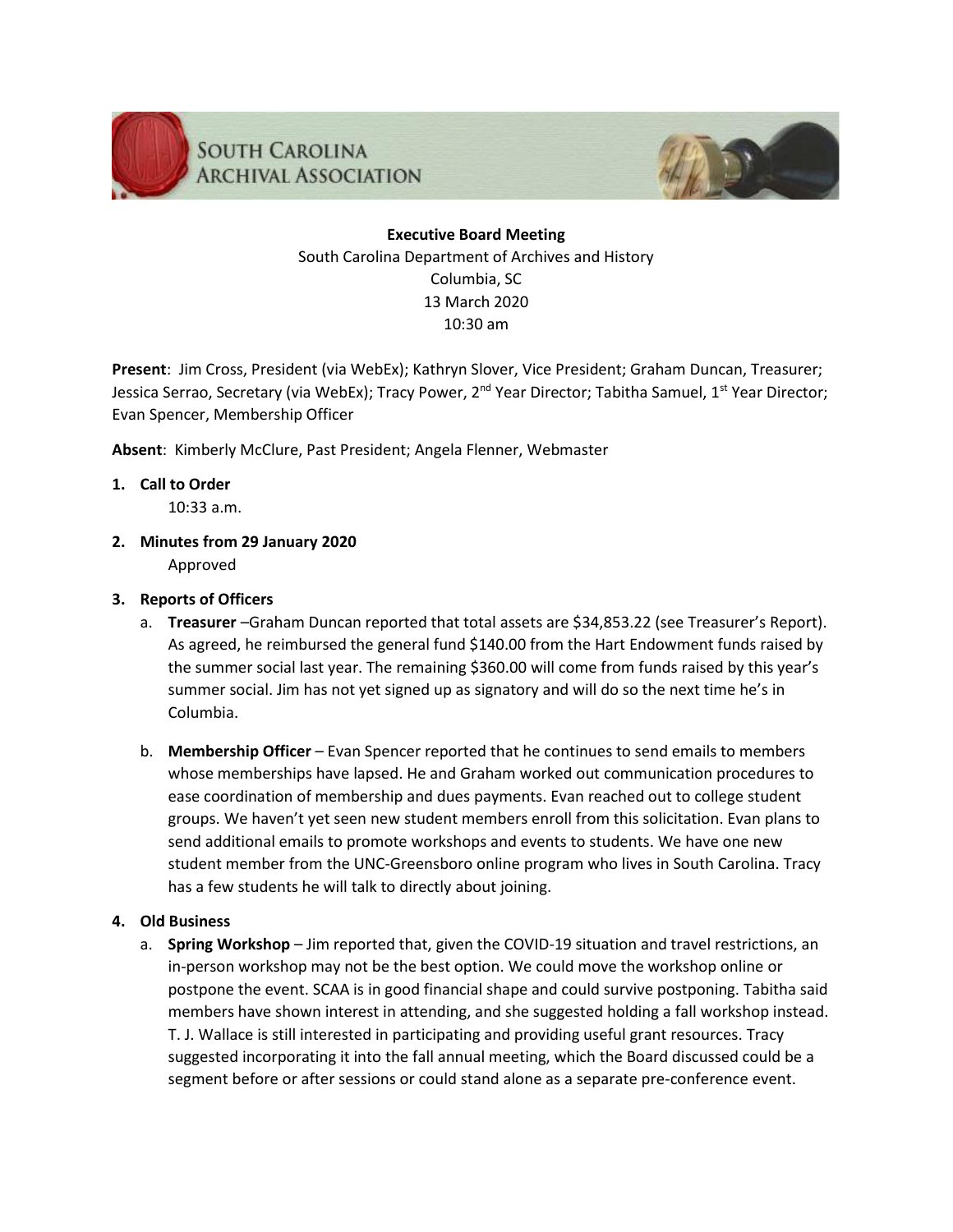Having it in the fall would also give T. J. more time to prepare. The Board agreed to postpone the Spring Workshop. Jim will post an announcement to the website.

#### b. **Action items from Board Retreat**

**Jim Cross** – Contacted Tracy and Tabitha to discuss the grant writing idea for Spring Workshop, and student poster session for the annual meeting. He also email the student outreach letter to Clemson's public history director. He has not yet contacted GLAM organizations to promote SCAA events has he's waiting for an event to promote first. Jim contacted SGAA for strategic planning advice but has not heard back. He will contact them again. He has not gotten to Columbia yet to be added as a signatory to the SCAA account, and will do so on his next trip, and needs to discuss the creation of the Awards Committee webpage with Kathryn.

**Kathryn Slover** – Created content for a an Awards Committee webpage with what awards are available and how to apply. More detail can go into the Administrative Handbook and By-Laws. All are on board with student posters at the annual conference, so Kathryn investigated calls for posters from other conferences, and is now working on a list of resources for poster best practices. When complete, she will email this to the Board to review. Graham, Evan, and Kathryn met to discuss the Burgin Endowment. Kathryn proposed combining the Hart and Burgin committees as they consist of the same people. The Treasurer should be chair as they are a permanent committee member. This will equate to one webpage for endowments that list and identify both. Jim moved that the Board creates an Endowments Committee that merges the Hart Endowment Committee and Burgin Endowment Committee. Evan seconded the motion. All Board members approved. This committee is created with the understanding that it may be made into a standing committee if the merger is successful and upon approval by membership.

**Tracy Power and Tabitha Samuel** – Tracy proposed a hard deadline for proposal submissions be two months out from the conference date, with the program absolutely set one month ahead. All agreed.

**Graham Duncan** – Completed a mockup of the invoice template, which is now in the Treasurer folder on Google Drive. He will also include instructions on creating the invoice. He and Evan worked out a monthly communication plan, which will likely change once a new membership form is used. He held off on Google Drive cleanup because of other activities but is happy to do so. He has not yet sent the student outreach letter to USC and with students shifting to online learning, he will plan to do this later. The Hart Endowment funding was discussed with committee members. They will have a funding plan together by the time the new Endowments Committee is proposed to members, likely at the annual conference, and will send a proposal to the Board for approval prior to this.

**Jessica Serrao** – Created the [SCAA Administrative Handbook](https://drive.google.com/open?id=1GqIwXeciwWdVpDZyyTR2nfHuvIpxtTQbAkWSI4hm2sI) – DRAFT 2020 in Google Drive and emailed to the Board. She added activities from the old SCAA Manual and Constitution and By-Laws for each Board position and active committee. These sections still need to be reviewed by each member for accuracy. She gathered 2018 (post-March 23) and 2019 minutes and will send them to Angela to upload to the website. Jessica proposed changing the organization of meeting minutes on the website to reverse chronological order so the most recent minutes are at the top of the page. The Board agreed. The Minutes page of recent minutes goes back to 2015. The Board agreed that minutes should be moved to the Archived Minutes page on an annual basis. Jessica asked how the archived minutes should be organized. She will discuss this with Angela to see what is easiest for her. Jessica and Evan have not yet worked on the poster design.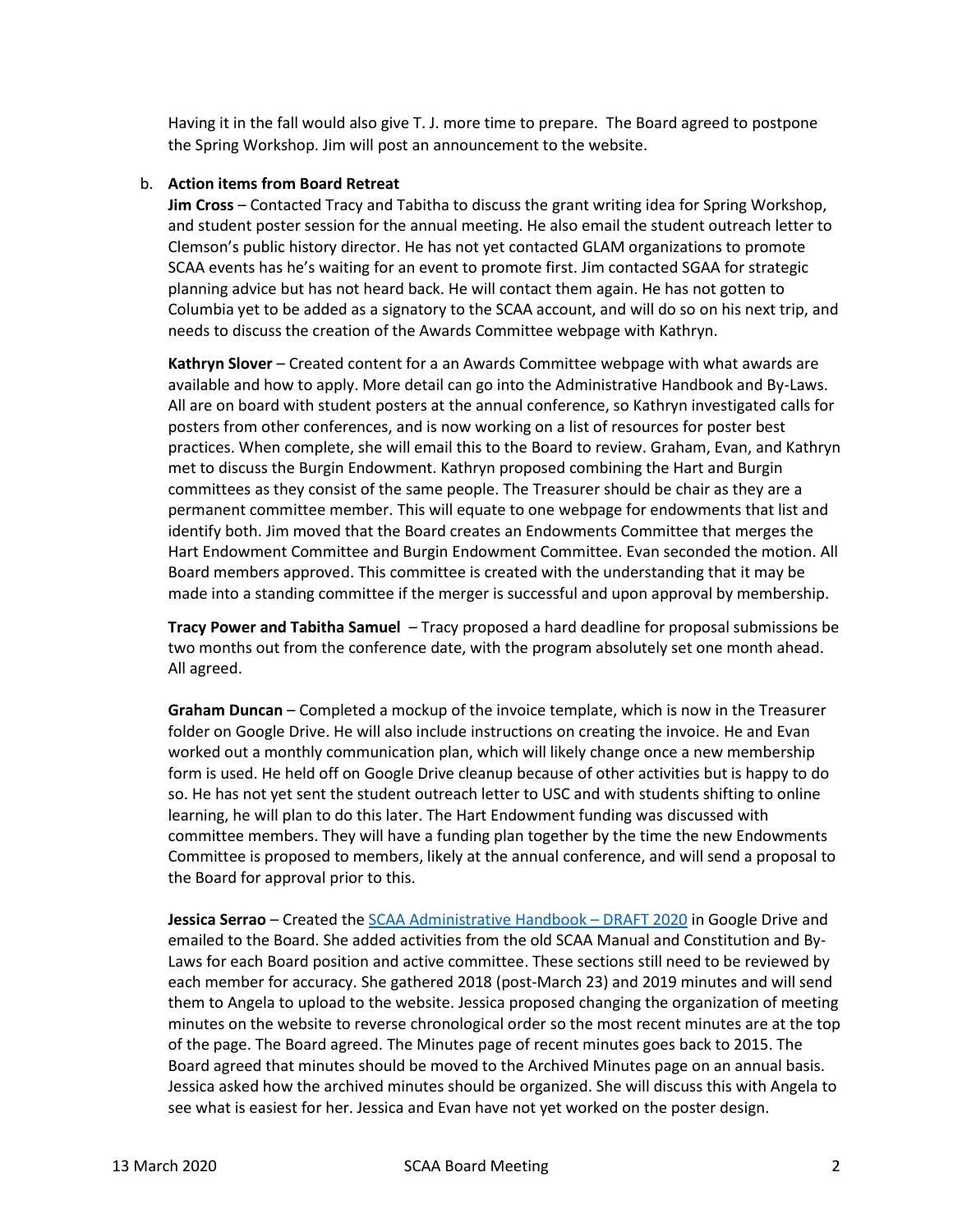**Evan Spencer** – Created a mockup of the new membership form and will send it to the Board for review. Once finalized, he will talk with Angela about webpage possibilities. Evan sent out the student outreach letters. He needs to follow up with Ann Merryman.

#### **5. New Business**

a. **Summer Social** – Jim discussed the possibility that the Summer Social may also need to be postponed due to COVID-19. Kathryn proposed holding off on planning activities until the next meeting. At that time, the Board will reassess the situation. All agreed.

#### **6. Date for next meeting**

Mid-May. Jim will send out a Doodle Poll for Board members to complete. This may be a full virtual meeting via WebEx. All Board members have access to the proper technology.

#### **7. Action items**

Jim Cross

- Announce postponement of the Spring Workshop on the website.
- Follow up with SGAA for advice and guidance on conducting strategic planning.
- With Graham, get added as a signatory on SCAA accounts during next trip to Columbia.
- Discuss creation of an Awards Committee webpage and nomination form with Kathryn and consult with Angela on best approach.

#### Kathryn Slover

- Send Awards Committee webpage content to Jim to discuss and finalize.
- Email list of resources for poster best practices to the Board for review.

Tracy Power and Tabitha Samuel

- Set annual conference program at least a month beforehand and create a hard proposal submission deadline to accomplish this.
- Compile a list of annual attendees at events for SHRAB and to identify what organizations participate and where gaps in participation exist.

#### Graham Duncan

- Email student outreach letter to USC programs.
- Add Jim as a signatory on SCAA accounts during his next trip to Columbia.

#### Jessica Serrao

- Send 2018 (post-March 23) and 2019 minutes to Angela to upload to the website.
- Discuss with Angela how best to organize minutes on the website, and request to move older minutes from Minutes page to Archived Minutes page.

#### Evan Spencer

- Send membership form mockup to Board for review and discuss webpage with Angela.
- Follow up with Ann Merryman on student outreach letter.
- **8. Adjourn**

11:30 a.m.

-Respectfully submitted by Jessica Serrao, Secretary